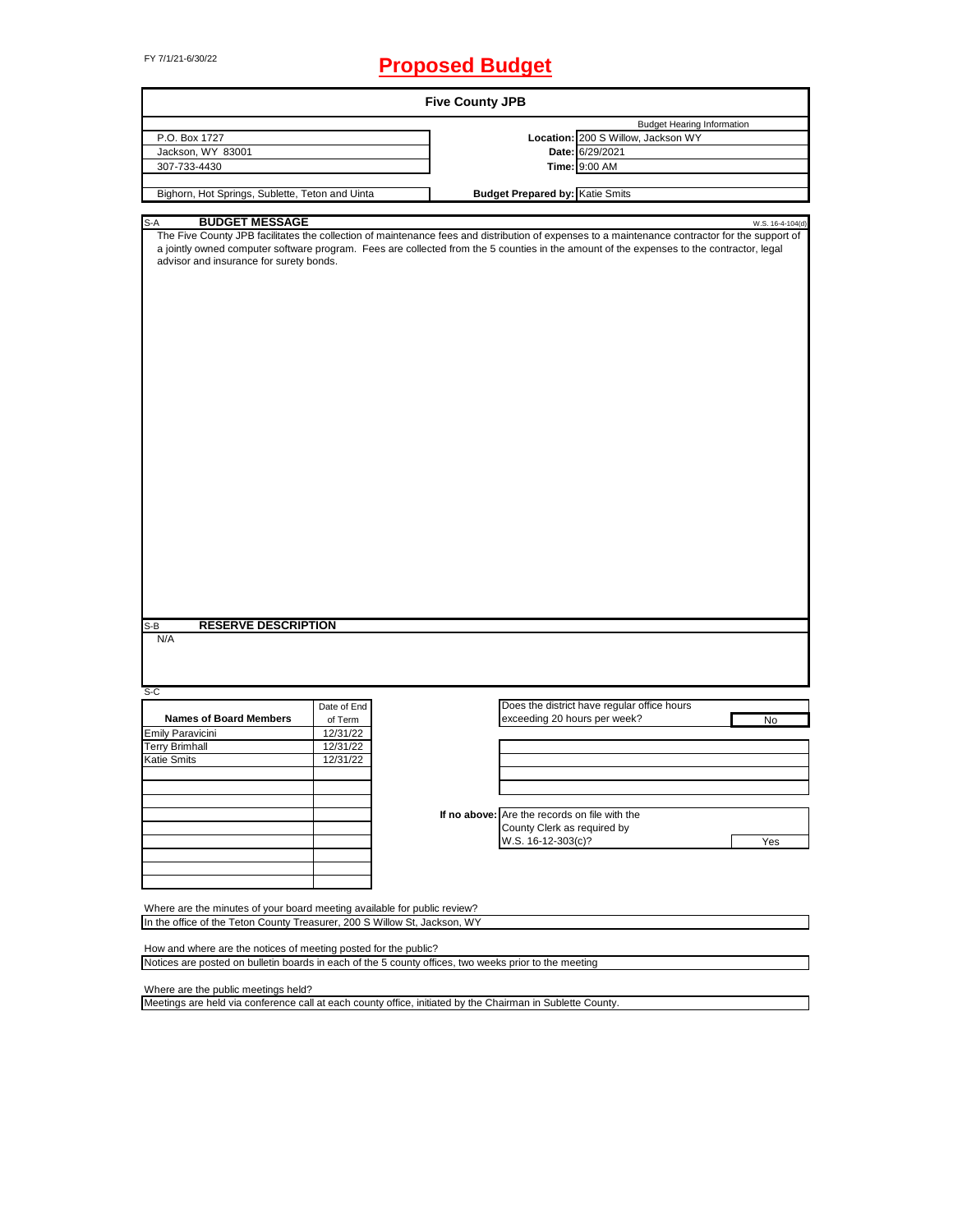## **PROPOSED BUDGET SUMMARY**

|       | <b>OVERVIEW</b>                                             |           | 2020-2021<br>Estimated | 2021-2022<br>Proposed | Pending<br>Approval |
|-------|-------------------------------------------------------------|-----------|------------------------|-----------------------|---------------------|
| $S-1$ | <b>Total Budgeted Expenditures</b>                          | \$108.643 | \$132,500              | \$132,500             |                     |
| $S-2$ | <b>Total Principal to Pay on Debt</b>                       | \$0       | \$0                    |                       |                     |
| $S-3$ | <b>Total Change to Restricted Funds</b>                     | \$0       | \$0                    |                       |                     |
|       |                                                             |           |                        |                       |                     |
| $S-4$ | <b>Total General Fund and Forecasted Revenues Available</b> | \$155,218 | \$174,925              | \$174,961             |                     |
|       |                                                             |           |                        |                       |                     |
| $S-5$ | Amount requested from County Commissioners                  | \$0       | \$0                    |                       |                     |
| $S-6$ | <b>Additional Funding Needed:</b>                           |           |                        |                       |                     |

|                  | <b>REVENUE SUMMARY</b>                                         |            | 2020-2021  | 2021-2022       | Pending                                                                                                                                                                                                                              |
|------------------|----------------------------------------------------------------|------------|------------|-----------------|--------------------------------------------------------------------------------------------------------------------------------------------------------------------------------------------------------------------------------------|
|                  |                                                                | Actual     | Estimated  | Proposed        | Approval                                                                                                                                                                                                                             |
|                  |                                                                |            |            |                 |                                                                                                                                                                                                                                      |
| $S-7$            | <b>Operating Revenues</b>                                      | \$0        | \$0        | \$0             | en de la familie de la familie de la familie de la familie de la familie de la familie de la familie de la fam<br>De la familie de la familie de la familie de la familie de la familie de la familie de la familie de la famili     |
| $S-8$            | Tax levy (From the County Treasurer)                           | \$0        | \$0        | \$0             | en de la familie de la familie de la familie de la familie de la familie de la familie de la familie de la fam<br>Estat de la familie de la familie de la familie de la familie de la familie de la familie de la familie de la      |
| $S-9$            | <b>Government Support</b>                                      | \$112,800  | \$132,500  | \$132,500       | <u> Karlina Sara</u>                                                                                                                                                                                                                 |
| $S-10$           | Grants                                                         | \$0        | \$0        | \$0             | enni<br>Maria                                                                                                                                                                                                                        |
| $S-11$           | Other County Support (Not from Co. Treas.)                     | \$0        | \$0        | \$0             | en de la familie de la familie de la familie de la familie de la familie de la familie de la familie de la fam<br>Constituit de la familie de la familie de la familie de la familie de la familie de la familie de la familie d     |
| $S-12$           | <b>Miscellaneous</b>                                           | \$28       | \$35       | \$36            | en en de former de la former de la former de la former de la former de la former de la former de la former de<br>En del de la former de la former de la former de la former de la former de la former de la former de la forme<br>En |
| $S-13$           | <b>Other Forecasted Revenue</b>                                | \$0        | \$0        | \$0             | en de la filosofia<br>Monte de la filosofia                                                                                                                                                                                          |
|                  |                                                                |            |            |                 |                                                                                                                                                                                                                                      |
| $S-14$           | <b>Total Revenue</b>                                           | \$112,828  | \$132,535  | \$132,536       | <u> Hillian Sa</u>                                                                                                                                                                                                                   |
|                  | FY 7/1/21-6/30/22                                              |            |            |                 | Five County JPB                                                                                                                                                                                                                      |
|                  | <b>EXPENDITURE SUMMARY</b>                                     | 2019-2020  | 2020-2021  | 2021-2022       | Pending                                                                                                                                                                                                                              |
|                  |                                                                | Actual     | Estimated  | Proposed        | Approval                                                                                                                                                                                                                             |
|                  |                                                                |            |            |                 |                                                                                                                                                                                                                                      |
| $S-15$           | <b>Capital Outlay</b>                                          | \$0        | \$0        | \$0             | en de la familie de la familie de la familie de la familie de la familie de la familie de la familie de la fa<br>Constitution de la familie de la familie de la familie de la familie de la familie de la familie de la familie      |
| $S-16$           | <b>Interest and Fees On Debt</b>                               | \$0        | \$0        | \$0             | en de la filosofia<br>Altres de la filòlogía                                                                                                                                                                                         |
| $S-17$           | <b>Administration</b>                                          | \$108,643  | \$132,500  | \$132,500       | <u> Maria Maria I</u>                                                                                                                                                                                                                |
| $S-18$           | <b>Operations</b>                                              | \$0        | \$0        | \$0             | en de la format de la format de la format de la format de la format de la format de la format de la format de<br>Constituir de la format de la format de la format de la format de la format de la format de la format de la fo      |
| $S-19$           | <b>Indirect Costs</b>                                          | \$0        | \$0        | \$0             | en de la familie de la familie de la familie de la familie de la familie de la familie de la familie de la fam<br>Construction de la familie de la familie de la familie de la familie de la familie de la familie de la familie     |
| <b>S-20R</b>     | <b>Expenditures paid by Reserves</b>                           | \$0        | \$0        | \$0             | en de la familie de la familie de la familie de la familie de la familie de la familie de la familie de la fam<br>Nota de la familie de la familie de la familie de la familie de la familie de la familie de la familie de la       |
| $S-20$           | <b>Total Expenditures</b>                                      | \$108,643  | \$132,500  | \$132,500       | <u> Maria Maria C</u>                                                                                                                                                                                                                |
|                  |                                                                |            |            |                 |                                                                                                                                                                                                                                      |
|                  | <b>DEBT SUMMARY</b>                                            | 2019-2020  | 2020-2021  | 2021-2022       | Pending                                                                                                                                                                                                                              |
|                  |                                                                | Actual     | Estimated  | Proposed        | Approval                                                                                                                                                                                                                             |
|                  |                                                                |            |            |                 |                                                                                                                                                                                                                                      |
| $S-21$           | <b>Principal Paid on Debt</b>                                  | \$0        | \$0        | \$0             | en de la familie de la familie de la familie de la familie de la familie de la familie de la familie de la fam<br>Establece de la familie de la familie de la familie de la familie de la familie de la familie de la familie de     |
|                  |                                                                | 2019-2020  | 2020-2021  | 2021-2022       |                                                                                                                                                                                                                                      |
|                  | <b>CASH AND INVESTMENTS</b>                                    | Actual     | Estimated  | Proposed        | Pending<br>Approval                                                                                                                                                                                                                  |
|                  |                                                                |            |            |                 |                                                                                                                                                                                                                                      |
| $S-22$           | <b>TOTAL GENERAL FUNDS</b>                                     | \$42.390   | \$42.390   | \$42.425        | <u>tik alaman k</u>                                                                                                                                                                                                                  |
|                  |                                                                |            |            |                 |                                                                                                                                                                                                                                      |
|                  | <b>Summary of Reserve Funds</b>                                |            |            |                 |                                                                                                                                                                                                                                      |
| $S-23$           | <b>Beginning Balance in Reserve Accounts</b>                   |            |            |                 |                                                                                                                                                                                                                                      |
| $S-24$           | a. Sinking and Debt Service Funds                              | \$0        | \$0        | \$0             |                                                                                                                                                                                                                                      |
| $S-25$           | b. Reserves                                                    | \$0        | \$0        | \$0             | e de la composición de la composición de la composición de la composición de la composición de la composición<br>Composición                                                                                                         |
| $S-26$           | c. Bond Funds                                                  | \$0        | \$0        | \$0             |                                                                                                                                                                                                                                      |
|                  | Total Reserves (a+b+c)                                         | \$0        | \$0        | \$0             | en de la filo<br>Maria de la filòla del control de la filòla de la filòla de la filòla de la filòla de la filòla<br>Maria de la filòla de la filòla de la filòla de la filòla de la filòla de la filòla de la filòla de la filòla    |
| $S-27$           | Amount to be added                                             |            |            |                 |                                                                                                                                                                                                                                      |
|                  |                                                                | \$0        |            | \$0             | enne<br>Gallia                                                                                                                                                                                                                       |
| $S-28$           | a. Sinking and Debt Service Funds<br>b. Reserves               | \$0        | \$0        |                 |                                                                                                                                                                                                                                      |
| $S-29$           | c. Bond Funds                                                  | \$0        | \$0<br>\$0 | \$0<br>\$0      | e de la composición de la composición de la composición de la composición de la composición de la composición<br>Campo de la composición de la composición de la composición de la composición de la composición de la composic      |
| $S-30$           |                                                                |            |            |                 |                                                                                                                                                                                                                                      |
|                  | Total to be added (a+b+c)                                      | \$0        | \$0        | \$0             | en de la filosofia<br>Altres de la filòlogía                                                                                                                                                                                         |
|                  |                                                                |            |            |                 |                                                                                                                                                                                                                                      |
| $S-31$<br>$S-32$ | Subtotal                                                       | \$0<br>\$0 | \$0<br>\$0 | \$0<br>\$0      | e de la provincia de la provincia de la provincia de la provincia de la provincia de la provincia de la provin<br>Constituit de la provincia de la provincia de la provincia de la provincia de la provincia de la provincia de      |
|                  | Less Total to be spent<br>TOTAL RESERVES AT END OF FISCAL YEAR | \$0        | \$0        | $\overline{50}$ | en de la filòla de la filòla de la filòla de la filòla de la filòla de la filòla de la filòla de la filòla de<br>Califòrnia                                                                                                          |
| $S-33$           |                                                                |            |            |                 |                                                                                                                                                                                                                                      |
|                  |                                                                |            |            |                 | <b>End of Summarv</b>                                                                                                                                                                                                                |

*Budget Officer / District Official (if not same as "Submitted by")*

| <b>DISTRICT ADDRESS: P.O. Box 1727</b> |                   | <b>PREPARED BY: Katie Smits</b> |
|----------------------------------------|-------------------|---------------------------------|
|                                        | Jackson, WY 83001 |                                 |

**DISTRICT PHONE:** 307-733-4430

1/23/19 *Form approved by Wyoming Department of Audit, Public Funds Division Prepared in compliance with the Uniform Municipal Fiscal Procedures Act (W.S. 16-4-101 through 124) as it applies.*

Date adopted by Special District \_\_\_\_\_\_\_\_\_\_\_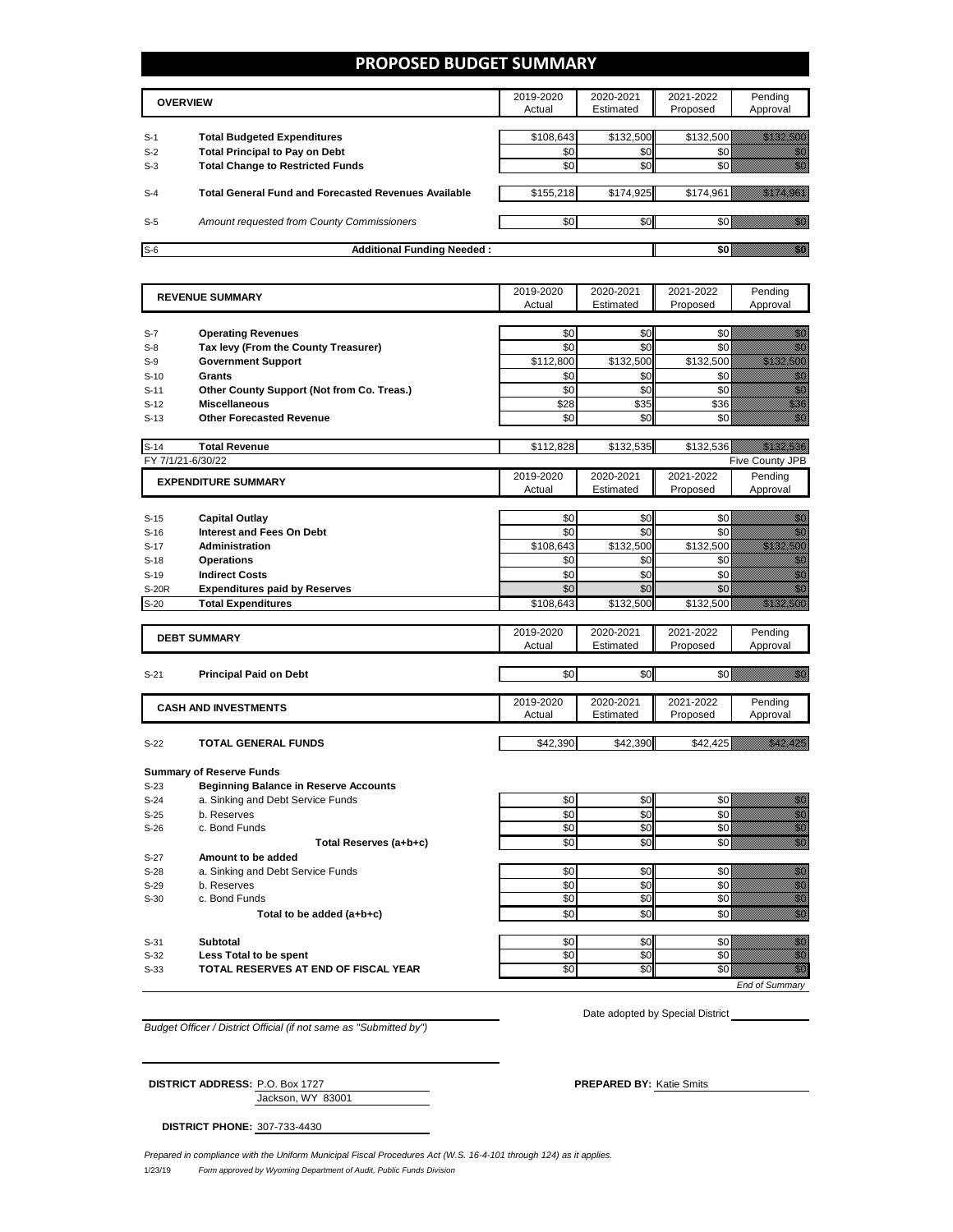# **Proposed Budget**

| Five County JPB<br><b>FYE</b> |                                                                     |                     |                        | 6/30/2022             |                                                                                                                                                                                                                                  |  |
|-------------------------------|---------------------------------------------------------------------|---------------------|------------------------|-----------------------|----------------------------------------------------------------------------------------------------------------------------------------------------------------------------------------------------------------------------------|--|
|                               | <b>NAME OF DISTRICT/BOARD</b>                                       |                     |                        |                       |                                                                                                                                                                                                                                  |  |
|                               | <b>PROPERTY TAXES AND ASSESSMENTS</b>                               |                     |                        |                       |                                                                                                                                                                                                                                  |  |
|                               |                                                                     |                     |                        |                       |                                                                                                                                                                                                                                  |  |
|                               |                                                                     | 2019-2020           | 2020-2021              | 2021-2022             | Pending                                                                                                                                                                                                                          |  |
|                               |                                                                     | Actual              | Estimated              | Proposed              | Approval                                                                                                                                                                                                                         |  |
| $R-1$                         | <b>Property Taxes and Assessments Received</b>                      |                     |                        |                       |                                                                                                                                                                                                                                  |  |
| $R-1.1$<br>$R-1.2$            | Tax Levy (From the County Treasurer)<br><b>Other County Support</b> |                     |                        |                       |                                                                                                                                                                                                                                  |  |
|                               |                                                                     |                     |                        |                       |                                                                                                                                                                                                                                  |  |
|                               | <b>FORECASTED REVENUE</b>                                           |                     |                        |                       |                                                                                                                                                                                                                                  |  |
|                               |                                                                     |                     |                        |                       |                                                                                                                                                                                                                                  |  |
|                               |                                                                     | 2019-2020<br>Actual | 2020-2021<br>Estimated | 2021-2022<br>Proposed | Pending<br>Approval                                                                                                                                                                                                              |  |
| $R-2$                         | <b>Revenues from Other Governments</b>                              |                     |                        |                       |                                                                                                                                                                                                                                  |  |
| $R - 2.1$                     | State Aid                                                           |                     |                        |                       |                                                                                                                                                                                                                                  |  |
| $R-2.2$                       | Additional County Aid (non-treasurer)                               |                     |                        |                       |                                                                                                                                                                                                                                  |  |
| $R - 2.3$                     | City (or Town) Aid                                                  |                     |                        |                       |                                                                                                                                                                                                                                  |  |
| $R - 2.4$                     | Other (Specify)<br><b>Supportt Fees</b>                             | \$112,800           | \$132,500              | \$132,500             | <u> Hallandin Sa</u>                                                                                                                                                                                                             |  |
| $R - 2.5$                     | <b>Total Government Support</b>                                     | \$112,800           | \$132,500              | \$132,500             | <u>tik alaman da</u>                                                                                                                                                                                                             |  |
| $R-3$                         | <b>Operating Revenues</b>                                           |                     |                        |                       |                                                                                                                                                                                                                                  |  |
| $R - 3.1$                     | <b>Customer Charges</b>                                             |                     |                        |                       |                                                                                                                                                                                                                                  |  |
| $R - 3.2$                     | Sales of Goods or Services                                          |                     |                        |                       |                                                                                                                                                                                                                                  |  |
| $R - 3.3$                     | <b>Other Assessments</b>                                            |                     |                        |                       |                                                                                                                                                                                                                                  |  |
| $R - 3.4$                     | <b>Total Operating Revenues</b>                                     | \$0                 | \$0                    | \$0                   | <u>tik d</u>                                                                                                                                                                                                                     |  |
| $R-4$                         | Grants                                                              |                     |                        |                       |                                                                                                                                                                                                                                  |  |
| $R - 4.1$                     | <b>Direct Federal Grants</b>                                        |                     |                        |                       |                                                                                                                                                                                                                                  |  |
| $R - 4.2$                     | <b>Federal Grants thru State Agencies</b>                           |                     |                        |                       |                                                                                                                                                                                                                                  |  |
| $R - 4.3$                     | <b>Grants from State Agencies</b>                                   |                     |                        |                       |                                                                                                                                                                                                                                  |  |
| $R - 4.4$                     | <b>Total Grants</b>                                                 | \$0                 | \$0                    | \$0                   | en de la familie de la familie de la familie de la familie de la familie de la familie de la familie de la fa<br>Constitution de la familie de la familie de la familie de la familie de la familie de la familie de la familie  |  |
| $R-5$<br>$R-5.1$              | <b>Miscellaneous Revenue</b>                                        | \$28                | \$35                   | \$36                  | en de la forma de la forma de la forma de la forma de la forma de la forma de la forma de la forma de la forma<br>Específica de la forma de la forma de la forma de la forma de la forma de la forma de la forma de la forma de  |  |
| $R-5.2$                       | Interest<br>Other: Specify                                          |                     |                        |                       |                                                                                                                                                                                                                                  |  |
| $R - 5.3$                     | Other: Additional                                                   |                     |                        |                       |                                                                                                                                                                                                                                  |  |
| $R - 5.4$                     | <b>Total Miscellaneous</b>                                          | \$28                | \$35                   | \$36                  | <u>tional</u>                                                                                                                                                                                                                    |  |
| $R-5.5$                       | <b>Total Forecasted Revenue</b>                                     | \$112,828           | \$132,535              | \$132,536             | <u>Tilling och startet är en starte och starte är en starte och starte är en starte och starte är en starte och </u>                                                                                                             |  |
|                               |                                                                     |                     |                        |                       |                                                                                                                                                                                                                                  |  |
| $R-6$                         | <b>Other Forecasted Revenue</b>                                     |                     |                        |                       |                                                                                                                                                                                                                                  |  |
| $R-6.1$                       | a. Other past due-as estimated by Co. Treas.                        |                     |                        |                       |                                                                                                                                                                                                                                  |  |
| $R-6.2$                       | b. Other forecasted revenue (specify):                              |                     |                        |                       |                                                                                                                                                                                                                                  |  |
| $R-6.3$                       |                                                                     |                     |                        |                       |                                                                                                                                                                                                                                  |  |
| $R-6.4$                       |                                                                     |                     |                        |                       |                                                                                                                                                                                                                                  |  |
| $R-6.5$                       |                                                                     |                     |                        |                       |                                                                                                                                                                                                                                  |  |
| $R-6.6$                       | Total Other Forecasted Revenue (a+b)                                | \$0                 | \$0                    | \$0                   | en de la falsa de la falsa de la falsa de la falsa de la falsa de la falsa de la falsa de la falsa de la falsa<br>En la falsa de la falsa de la falsa de la falsa de la falsa de la falsa de la falsa de la falsa de la falsa de |  |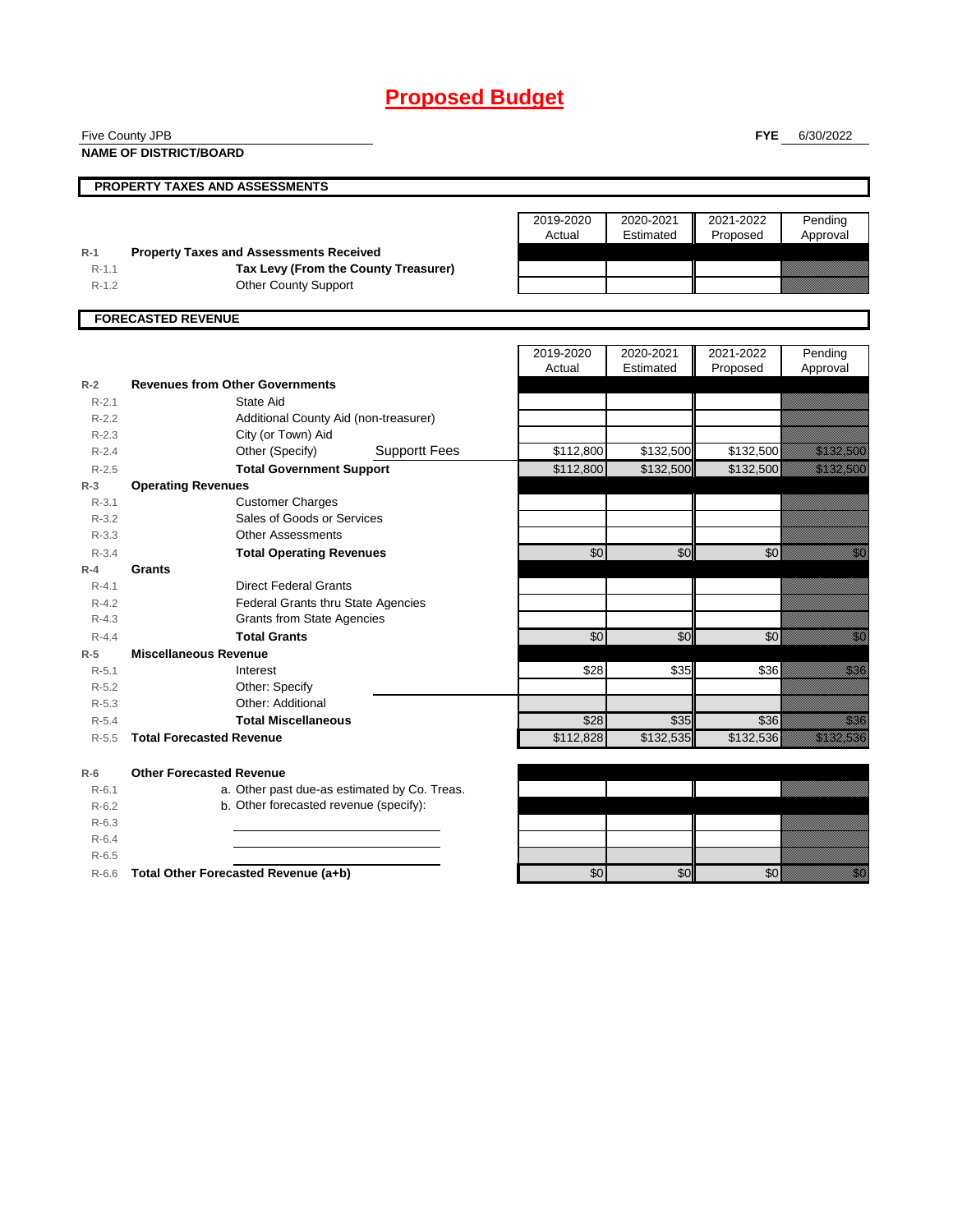#### Five County JPB **NAME OF DISTRICT/BOARD**

## **CAPITAL OUTLAY BUDGET**

| E-1       | <b>Capital Outlay</b> |                         |
|-----------|-----------------------|-------------------------|
| $E - 1.1$ |                       | <b>Real Property</b>    |
| $F-12$    |                       | Vehicles                |
| $E - 1.3$ |                       | <b>Office Equipment</b> |
| $F-14$    |                       | Other (Specify)         |
| $F-1.5$   |                       |                         |
| $E - 1.6$ |                       |                         |
| $E - 1.7$ |                       |                         |
| $E-1.8$   | TOTAL CAPITAL OUTLAY  |                         |

|           |                             |                      | 2019-2020 | 2020-2021 | 2021-2022 | Pending                                                                                                                                                                                                                         |
|-----------|-----------------------------|----------------------|-----------|-----------|-----------|---------------------------------------------------------------------------------------------------------------------------------------------------------------------------------------------------------------------------------|
|           |                             |                      | Actual    | Estimated | Proposed  | Approval                                                                                                                                                                                                                        |
|           | <b>Capital Outlay</b>       |                      |           |           |           |                                                                                                                                                                                                                                 |
| $E - 1.1$ |                             | <b>Real Property</b> |           |           |           |                                                                                                                                                                                                                                 |
| $E-1.2$   |                             | Vehicles             |           |           |           |                                                                                                                                                                                                                                 |
| $E-1.3$   |                             | Office Equipment     |           |           |           |                                                                                                                                                                                                                                 |
| $E - 1.4$ |                             | Other (Specify)      |           |           |           |                                                                                                                                                                                                                                 |
| $E-1.5$   |                             |                      |           |           |           |                                                                                                                                                                                                                                 |
| $E-1.6$   |                             |                      |           |           |           |                                                                                                                                                                                                                                 |
| $E - 1.7$ |                             |                      |           |           |           |                                                                                                                                                                                                                                 |
| $E-1.8$   | <b>TOTAL CAPITAL OUTLAY</b> |                      | \$0       | \$0       | \$0       | en en de la familie de la familie de la familie de la familie de la familie de la familie de la familie de la<br>Constitution de la familie de la familie de la familie de la familie de la familie de la familie de la familie |

#### **ADMINISTRATION BUDGET**

| $E-2$     | <b>Personnel Services</b>            |                                 |
|-----------|--------------------------------------|---------------------------------|
| $E - 2.1$ |                                      | Administrator                   |
| $E - 2.2$ |                                      | Secretary                       |
| $E - 2.3$ |                                      | Clerical                        |
| $E - 2.4$ |                                      | Other (Specify)                 |
| $E - 2.5$ |                                      |                                 |
| $E - 2.6$ |                                      |                                 |
| $E - 2.7$ |                                      |                                 |
| $E-3$     | <b>Board Expenses</b>                |                                 |
| $E - 3.1$ |                                      | Travel                          |
| $E - 3.2$ |                                      | Mileage                         |
| $E - 3.3$ |                                      | Other (Specify)                 |
| $E - 3.4$ |                                      |                                 |
| $E - 3.5$ |                                      |                                 |
| $E - 3.6$ |                                      |                                 |
| $E-4$     | <b>Contractual Services</b>          |                                 |
| $E - 4.1$ |                                      | Legal                           |
| $E - 4.2$ |                                      | Accounting/Auditing             |
| $E - 4.3$ |                                      | Other (Specify)                 |
| $E - 4.4$ |                                      | <b>Support Contract</b>         |
| $E - 4.5$ |                                      | Surety Bonds                    |
| $E - 4.6$ |                                      |                                 |
| $E-5$     | <b>Other Administrative Expenses</b> |                                 |
| $E - 5.1$ |                                      | <b>Office Supplies</b>          |
| $E - 5.2$ |                                      | Office equipment, rent & repair |
| $E - 5.3$ |                                      | Education                       |
| $E - 5.4$ |                                      | Registrations                   |
| $E - 5.5$ |                                      | Other (Specify)                 |
| $E - 5.6$ |                                      |                                 |
| $E - 5.7$ |                                      |                                 |
| $E - 5.8$ |                                      |                                 |
| $E-6$     | <b>TOTAL ADMINISTRATION</b>          |                                 |

|           |                                      | 2019-2020<br>Actual | 2020-2021<br>Estimated | 2021-2022<br>Proposed | Pending<br>Approval                                                                                            |
|-----------|--------------------------------------|---------------------|------------------------|-----------------------|----------------------------------------------------------------------------------------------------------------|
| $E-2$     | <b>Personnel Services</b>            |                     |                        |                       |                                                                                                                |
| $E - 2.1$ | Administrator                        |                     |                        |                       |                                                                                                                |
| $E - 2.2$ | Secretary                            |                     |                        |                       |                                                                                                                |
| $E - 2.3$ | Clerical                             |                     |                        |                       |                                                                                                                |
| $E - 2.4$ | Other (Specify)                      |                     |                        |                       |                                                                                                                |
| $E - 2.5$ |                                      |                     |                        |                       |                                                                                                                |
| $E - 2.6$ |                                      |                     |                        |                       |                                                                                                                |
| $E - 2.7$ |                                      |                     |                        |                       |                                                                                                                |
| $E-3$     | <b>Board Expenses</b>                |                     |                        |                       |                                                                                                                |
| $E - 3.1$ | Travel                               |                     |                        |                       |                                                                                                                |
| $E - 3.2$ | Mileage                              |                     |                        |                       |                                                                                                                |
| $E - 3.3$ | Other (Specify)                      |                     |                        |                       |                                                                                                                |
| $E - 3.4$ |                                      |                     |                        |                       |                                                                                                                |
| $E - 3.5$ |                                      |                     |                        |                       |                                                                                                                |
| $E - 3.6$ |                                      |                     |                        |                       |                                                                                                                |
| $E-4$     | <b>Contractual Services</b>          |                     |                        |                       |                                                                                                                |
| $E - 4.1$ | Legal                                | \$1,254             | \$1,000                | \$1,000               | <u> Karlin Saraja</u>                                                                                          |
| $E - 4.2$ | Accounting/Auditing                  |                     |                        |                       |                                                                                                                |
| $E - 4.3$ | Other (Specify)                      |                     |                        |                       |                                                                                                                |
| $E-4.4$   | <b>Support Contract</b>              | \$107,389           | \$131,400              | \$131,400             | <u> Karlin Maria San Barat Inggris San Baga</u>                                                                |
| $E - 4.5$ | <b>Surety Bonds</b>                  |                     | \$100                  | \$100                 | <u>ti ka</u>                                                                                                   |
| $E - 4.6$ |                                      |                     |                        |                       |                                                                                                                |
| $E-5$     | <b>Other Administrative Expenses</b> |                     |                        |                       |                                                                                                                |
| $E - 5.1$ | <b>Office Supplies</b>               |                     |                        |                       |                                                                                                                |
| $E - 5.2$ | Office equipment, rent & repair      |                     |                        |                       |                                                                                                                |
| $E - 5.3$ | Education                            |                     |                        |                       |                                                                                                                |
| $E - 5.4$ | Registrations                        |                     |                        |                       |                                                                                                                |
| $E - 5.5$ | Other (Specify)                      |                     |                        |                       |                                                                                                                |
| $E-5.6$   |                                      |                     |                        |                       |                                                                                                                |
| $E - 5.7$ |                                      |                     |                        |                       |                                                                                                                |
| $E - 5.8$ |                                      |                     |                        |                       |                                                                                                                |
| $E-6$     | <b>TOTAL ADMINISTRATION</b>          | \$108,643           | \$132,500              | \$132,500             | a katika katika katika alikuwa na matsa ya katika alikuwa na matsa ya katika alikuwa na matsa alikuwa na matsa |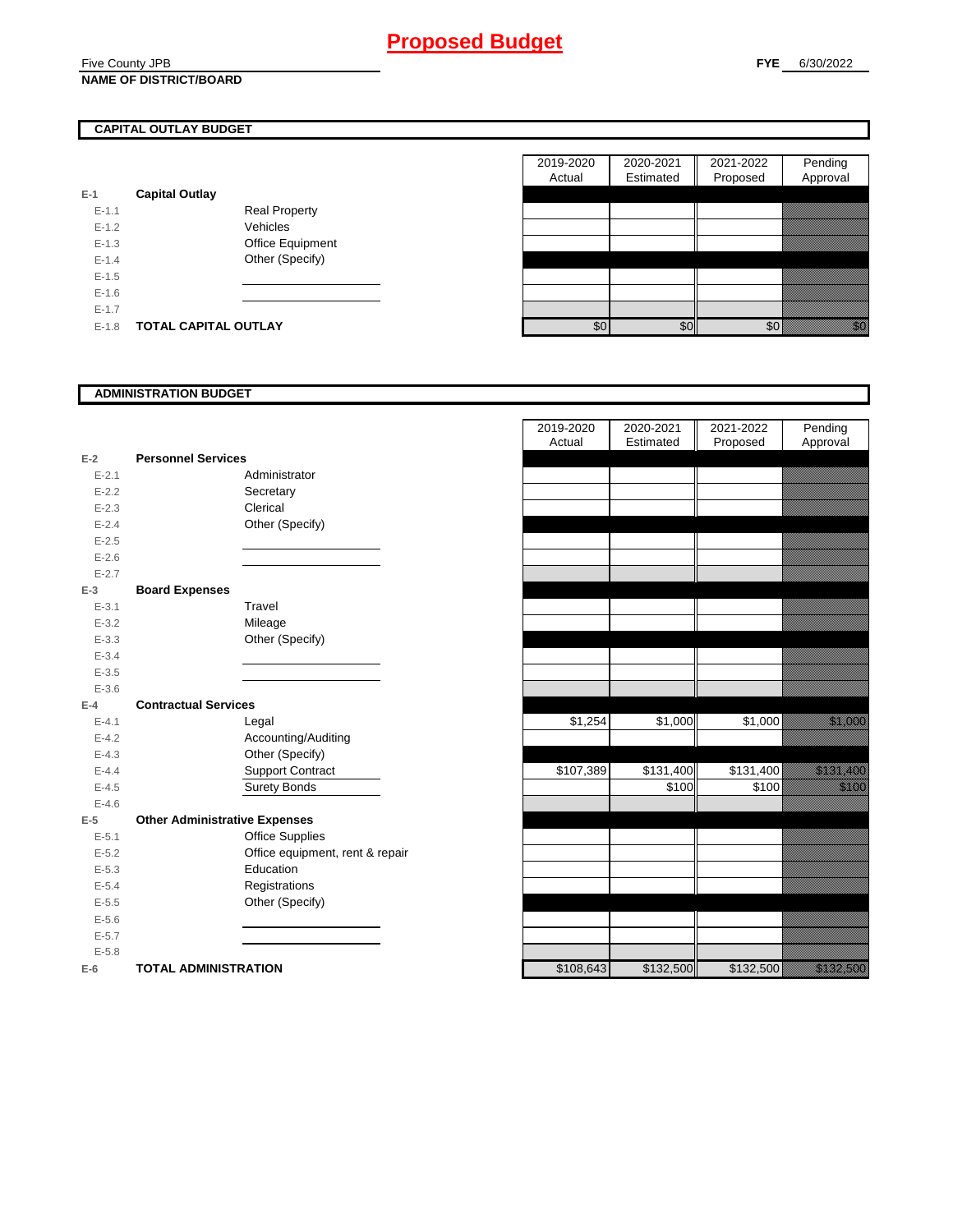## **FYE** 6/30/2022

## **OPERATIONS BUDGET**

|           |                                        | Actual | Estimated | Proposed | Approval                                                                                                                  |
|-----------|----------------------------------------|--------|-----------|----------|---------------------------------------------------------------------------------------------------------------------------|
| $E-7$     | <b>Personnel Services</b>              |        |           |          |                                                                                                                           |
| $E - 7.1$ | Wages--Operations                      |        |           |          |                                                                                                                           |
| $E - 7.2$ | Service Contracts                      |        |           |          |                                                                                                                           |
| $E - 7.3$ | Other (Specify)                        |        |           |          |                                                                                                                           |
| $E - 7.4$ |                                        |        |           |          |                                                                                                                           |
| $E - 7.5$ |                                        |        |           |          |                                                                                                                           |
| $E - 7.6$ |                                        |        |           |          |                                                                                                                           |
| $E-8$     | <b>Travel</b>                          |        |           |          |                                                                                                                           |
| $E - 8.1$ | Mileage                                |        |           |          |                                                                                                                           |
| $E - 8.2$ | Other (Specify)                        |        |           |          |                                                                                                                           |
| $E - 8.3$ |                                        |        |           |          |                                                                                                                           |
| $E - 8.4$ |                                        |        |           |          |                                                                                                                           |
| $E-8.5$   |                                        |        |           |          |                                                                                                                           |
| $E-9$     | <b>Operating supplies (List)</b>       |        |           |          |                                                                                                                           |
| $E - 9.1$ |                                        |        |           |          |                                                                                                                           |
| $E - 9.2$ |                                        |        |           |          |                                                                                                                           |
| $E - 9.3$ |                                        |        |           |          |                                                                                                                           |
| $E-9.4$   |                                        |        |           |          |                                                                                                                           |
| $E-9.5$   |                                        |        |           |          |                                                                                                                           |
| $E-10$    | <b>Program Services (List)</b>         |        |           |          |                                                                                                                           |
| $E-10.1$  |                                        |        |           |          |                                                                                                                           |
| $E-10.2$  |                                        |        |           |          |                                                                                                                           |
| $E-10.3$  |                                        |        |           |          |                                                                                                                           |
| $E-10.4$  |                                        |        |           |          |                                                                                                                           |
| $E-10.5$  |                                        |        |           |          |                                                                                                                           |
| $E-11$    | <b>Contractual Arrangements (List)</b> |        |           |          |                                                                                                                           |
| $E-11.1$  |                                        |        |           |          |                                                                                                                           |
| $E-11.2$  |                                        |        |           |          |                                                                                                                           |
| $E-11.3$  |                                        |        |           |          |                                                                                                                           |
| $E-11.4$  |                                        |        |           |          |                                                                                                                           |
| $E-11.5$  |                                        |        |           |          |                                                                                                                           |
| $E-12$    | <b>Other operations (Specify)</b>      |        |           |          |                                                                                                                           |
| $E-12.1$  |                                        |        |           |          |                                                                                                                           |
| $E-12.2$  |                                        |        |           |          |                                                                                                                           |
| $E-12.3$  |                                        |        |           |          |                                                                                                                           |
| $E-12.4$  |                                        |        |           |          |                                                                                                                           |
| $E-12.5$  |                                        |        |           |          |                                                                                                                           |
| $E-13$    | <b>TOTAL OPERATIONS</b>                | \$0    | \$0       | \$0      | en de la facta de la facta de la facta de la facta de la facta de la facta de la facta de la facta de la facta<br>Español |

| 2019-2020 | 2020-2021 | 2021-2022 | Pending              |
|-----------|-----------|-----------|----------------------|
| Actual    | Estimated | Proposed  | Approval             |
|           |           |           |                      |
|           |           |           |                      |
|           |           |           |                      |
|           |           |           |                      |
|           |           |           |                      |
|           |           |           |                      |
|           |           |           |                      |
|           |           |           |                      |
|           |           |           |                      |
|           |           |           |                      |
|           |           |           |                      |
|           |           |           |                      |
|           |           |           |                      |
|           |           |           |                      |
|           |           |           |                      |
|           |           |           |                      |
|           |           |           |                      |
|           |           |           |                      |
|           |           |           |                      |
|           |           |           |                      |
|           |           |           |                      |
|           |           |           |                      |
|           |           |           |                      |
|           |           |           |                      |
|           |           |           |                      |
|           |           |           |                      |
|           |           |           |                      |
|           |           |           |                      |
|           |           |           |                      |
|           |           |           |                      |
|           |           |           |                      |
|           |           |           |                      |
|           |           |           |                      |
|           |           |           |                      |
|           |           |           |                      |
|           |           |           |                      |
|           |           |           |                      |
|           |           |           |                      |
|           |           |           |                      |
| \$0       | \$0       | \$0       | en eller<br>Historia |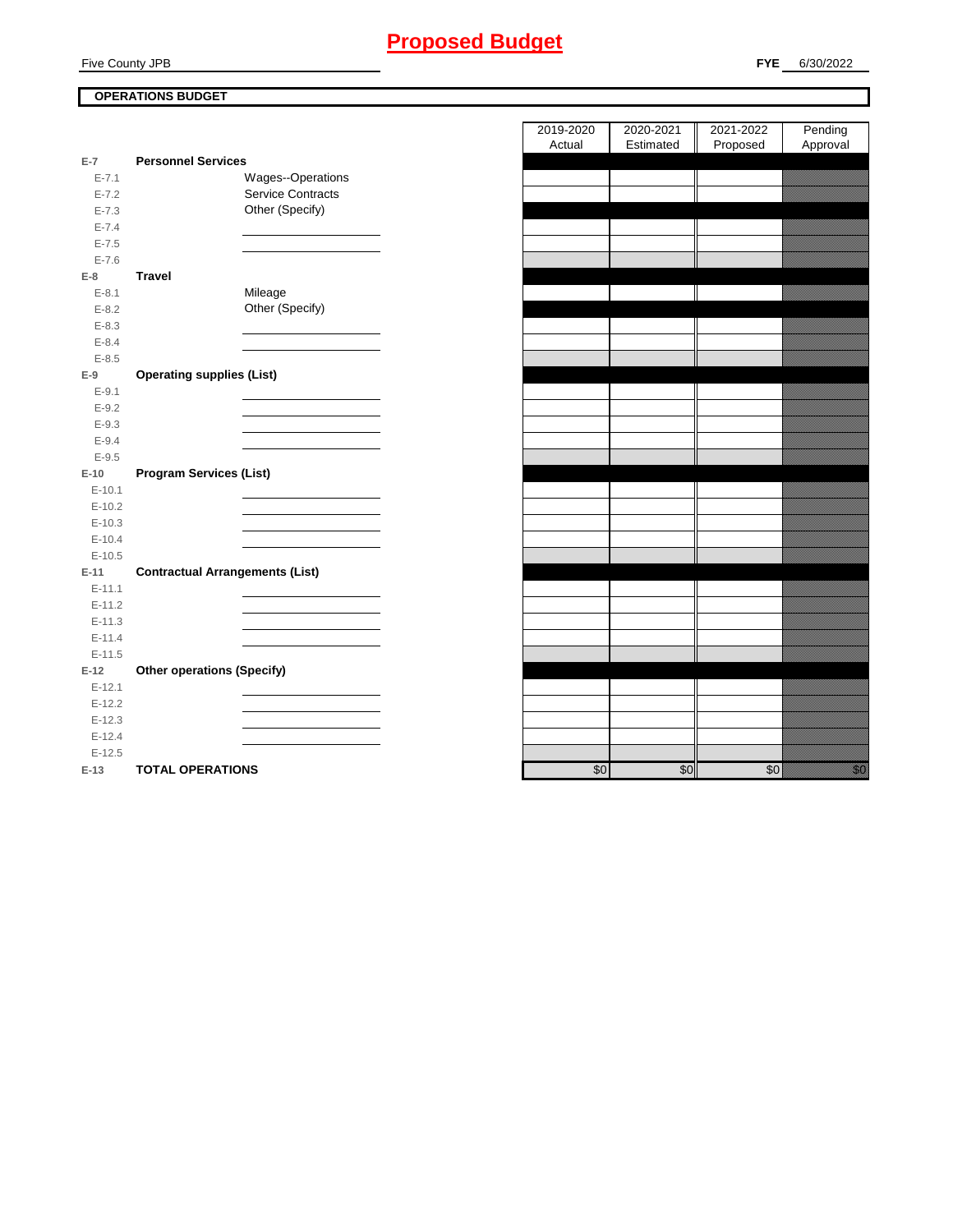## **Proposed Budget**

## **INDIRECT COSTS BUDGET**

| $E-14$     | <b>Insurance</b>            |                               |
|------------|-----------------------------|-------------------------------|
| $E - 14.1$ |                             | Liability                     |
| $E-14.2$   |                             | <b>Buildings and vehicles</b> |
| $E-14.3$   |                             | Equipment                     |
| $E-14.4$   |                             | Other (Specify)               |
| $E-14.5$   |                             |                               |
| $E - 14.6$ |                             |                               |
| $F-147$    |                             |                               |
| E-15       | Indirect payroll costs:     |                               |
| $E - 15.1$ |                             | FICA (Social Security) taxes  |
| $E-15.2$   |                             | <b>Workers Compensation</b>   |
| $E - 15.3$ |                             | <b>Unemployment Taxes</b>     |
| $E-15.4$   |                             | Retirement                    |
| $E-15.5$   |                             | <b>Health Insurance</b>       |
| $E - 15.6$ |                             | Other (Specify)               |
| $E-15.7$   |                             |                               |
| $E-15.8$   |                             |                               |
| $E-15.9$   |                             |                               |
|            |                             |                               |
| $E-17$     | <b>TOTAL INDIRECT COSTS</b> |                               |

| 2019-2020 | 2020-2021 | 2021-2022 | Pending  |
|-----------|-----------|-----------|----------|
| Actual    | Estimated | Proposed  | Approval |
|           |           |           |          |
|           |           |           |          |
|           |           |           |          |
|           |           |           |          |
|           |           |           |          |
|           |           |           |          |
|           |           |           |          |
|           |           |           |          |
|           |           |           |          |
|           |           |           |          |
|           |           |           |          |
|           |           |           |          |
|           |           |           |          |
|           |           |           |          |
|           |           |           |          |
|           |           |           |          |
|           |           |           |          |
|           |           |           |          |
|           |           |           |          |
| \$0       | \$0       | \$0       |          |
|           |           |           |          |

#### **DEBT SERVICE BUDGET**

|         |                           | 2019-2020        | 2020-2021 | 2021-2022 | Pending  |
|---------|---------------------------|------------------|-----------|-----------|----------|
|         |                           | Actual           | Estimated | Proposed  | Approval |
| $D-1$   | <b>Debt Service</b>       |                  |           |           |          |
| $D-1.1$ | Principal                 |                  |           |           |          |
| $D-1.2$ | Interest                  |                  |           |           |          |
| $D-1.3$ | Fees                      |                  |           |           |          |
| $D-2$   | <b>TOTAL DEBT SERVICE</b> | \$0 <sub>1</sub> | \$0       | \$0       | an dhe   |